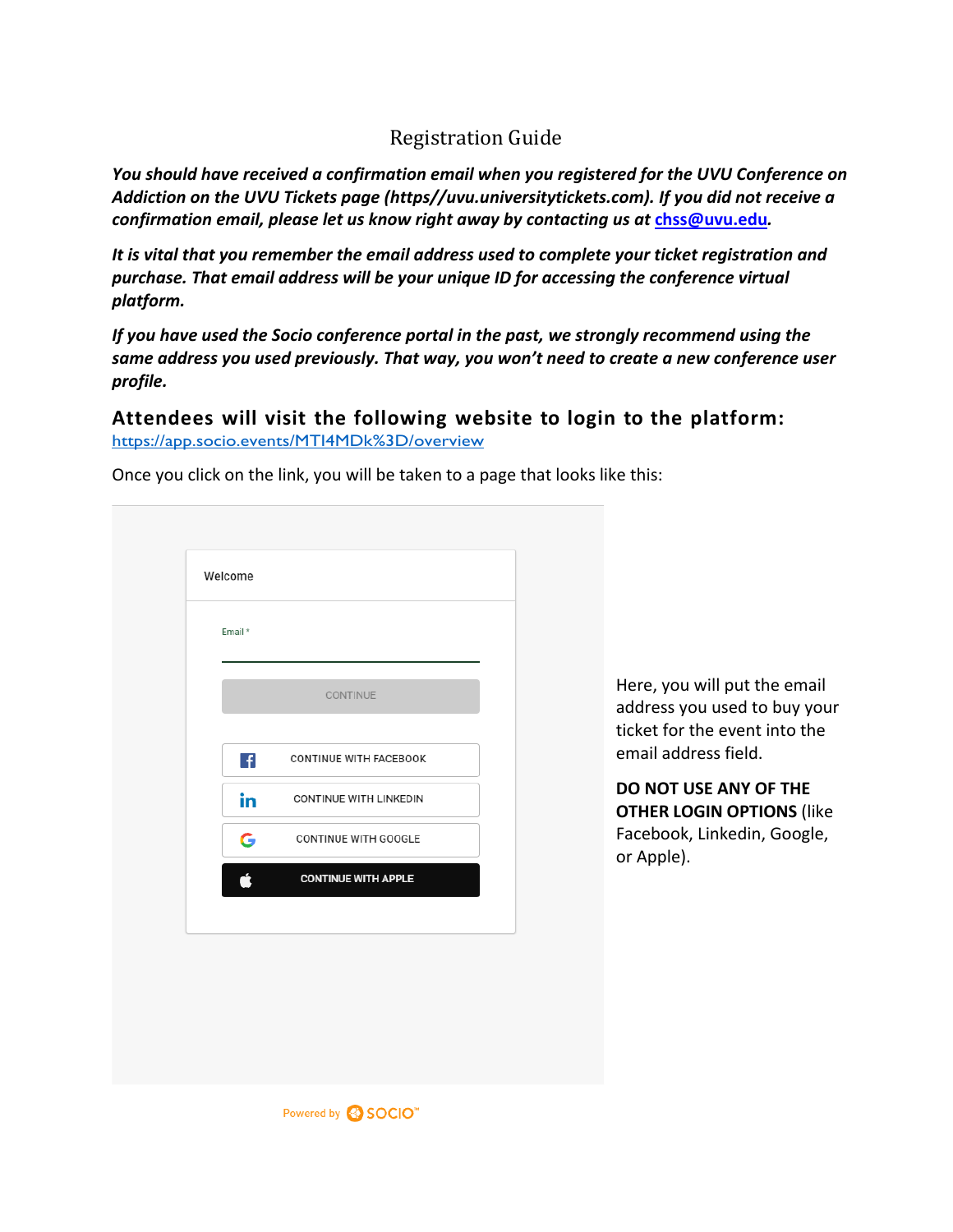If you put in an email address **NOT** registered with the event, you will get the following error message:

| Welcome                                                                              |          |
|--------------------------------------------------------------------------------------|----------|
| Email*<br>@gmail.com<br>$\odot$                                                      |          |
| <b>Email Not Registered</b>                                                          | $\times$ |
| The email is not registered for this event. Please retry with a registered<br>email. |          |
| OK                                                                                   |          |
|                                                                                      |          |
|                                                                                      |          |
|                                                                                      |          |
|                                                                                      |          |
| Powered by <b>SOCIO</b>                                                              |          |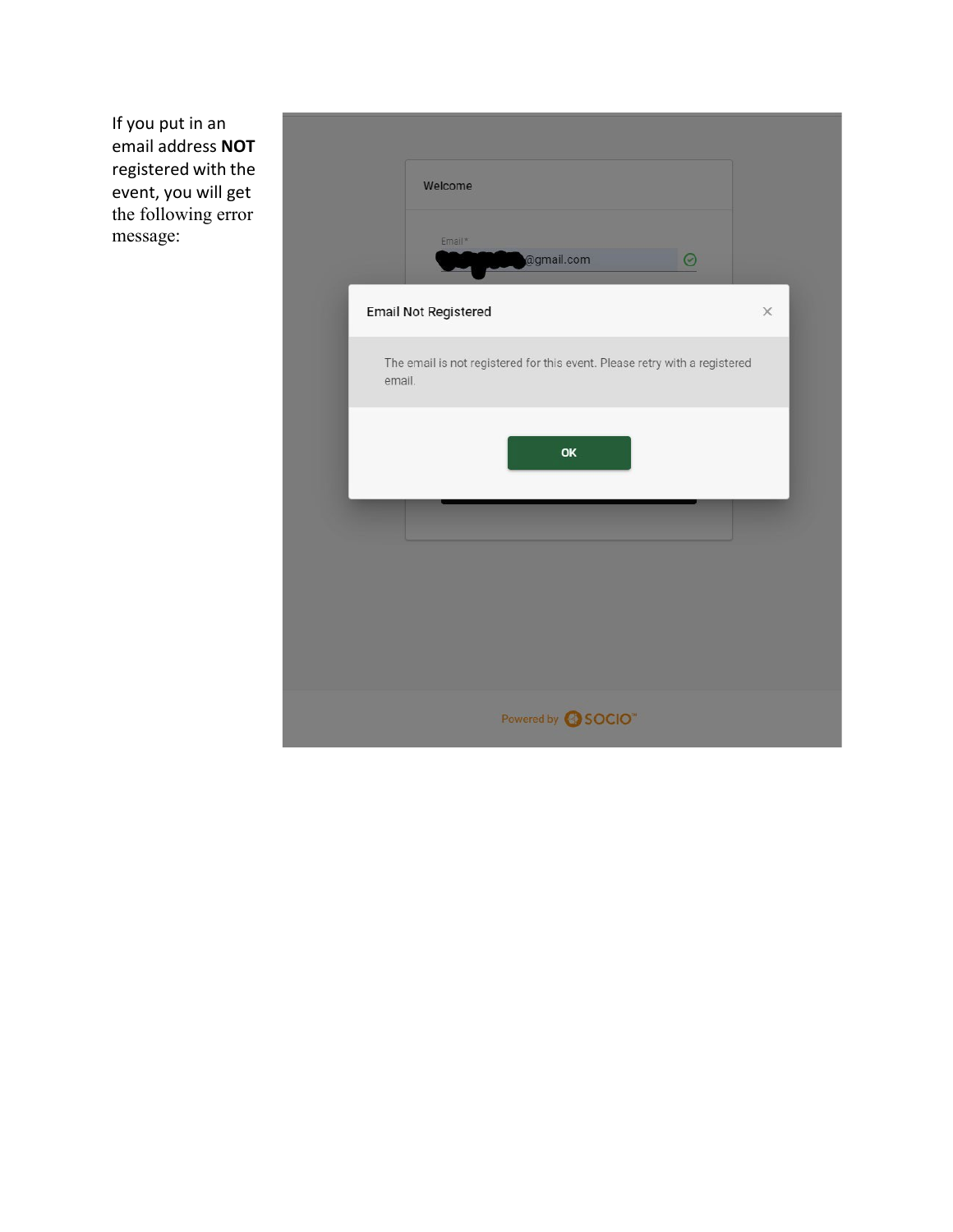Once you have provided the email address **you registered with** for the event, you will be taken to a new page that will allow you to put in your profile information for the event:

| Create Your Profile                                     |       |
|---------------------------------------------------------|-------|
|                                                         |       |
| <b>CHANGE PHOTO</b>                                     |       |
| First Name*                                             |       |
| <b>FIRST NAME</b>                                       |       |
| Last Name*<br><b>LAST NAME</b>                          |       |
| Title                                                   |       |
| Company                                                 |       |
| Location                                                |       |
| Summary                                                 |       |
| I accept Socio's Terms of Service and<br>Privacy Policy | 0/250 |
| CONTINUE                                                |       |

You can put in a fake first name and last name if you want (for anonymity), but it cannot be left blank.

You must also accept the terms and conditions at the bottom.

Profile photos are optional, but if you want to try and network with people at the conference, we recommend putting as much information as possible.